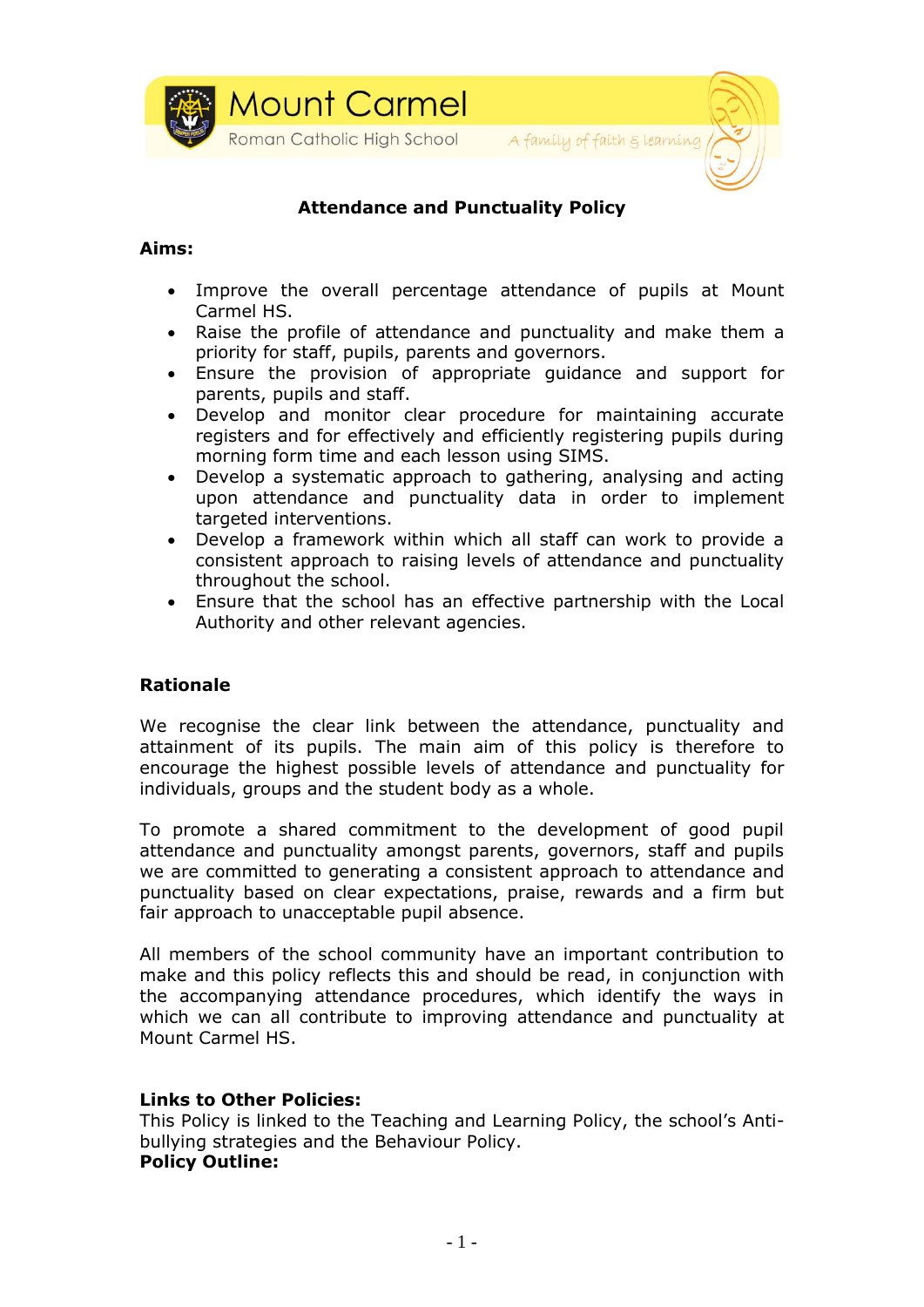## **Encouraging Good Attendance and Punctuality for All**

- The accompanying procedures provide details of strategies for raising levels of attendance and punctuality. All staff should ensure that these are followed.
- Roles and responsibilities for each member of staff are clearly indicated in the guidelines.
- An appropriate curriculum, including the use of alternative provision for some pupils, is essential and will be kept under constant review.
- The need for high quality teaching and learning throughout the school, if we are to encourage good attendance and punctuality, is recognised.
- Pupils are provided with appropriate support so that problems do not drive them away from school. The school's approach to bullying is of particular significance here. Where problems outside school are identified as having an impact on a pupil's attendance and punctuality, an appropriate level of multi-agency support will be developed.
- Pupils with Special Educational Needs are identified and given appropriate support.
- Effective partnership with parents through regular contact and support is provided. Parents are kept informed of their child's attendance through first day contact, including letters of praise and concern and through individual 1 to 1 parental meetings when appropriate.
- Holidays during term time are prohibited and parents are actively discouraged from taking pupils away from school during termtime for holiday or other purposes.
- Attendance and punctuality is given a high profile within the school including through assemblies, pastoral leaders and form tutors. Appropriate displays during Parents' Evenings and other events further help to raise the profile of attendance.
- Governors are encouraged to play an active role in raising levels of attendance and punctuality, and are kept informed of relevant data and issues through the Every Child Matters Governors Committee termly meetings.
- Punctuality is highlighted as an important issue through the use of appropriate immediate sanctions and effective communication with home.

## **Identifying and Tackling Poor Attendance**

- Pupils, tutors and parents are regularly updated regarding each pupil's attendance and punctuality data and early intervention is seen as the key to making immediate improvements.
- Attendance and punctuality levels for individuals, form groups, year groups and the whole school are carefully monitored with actions taken to address poor attendance at each of these levels.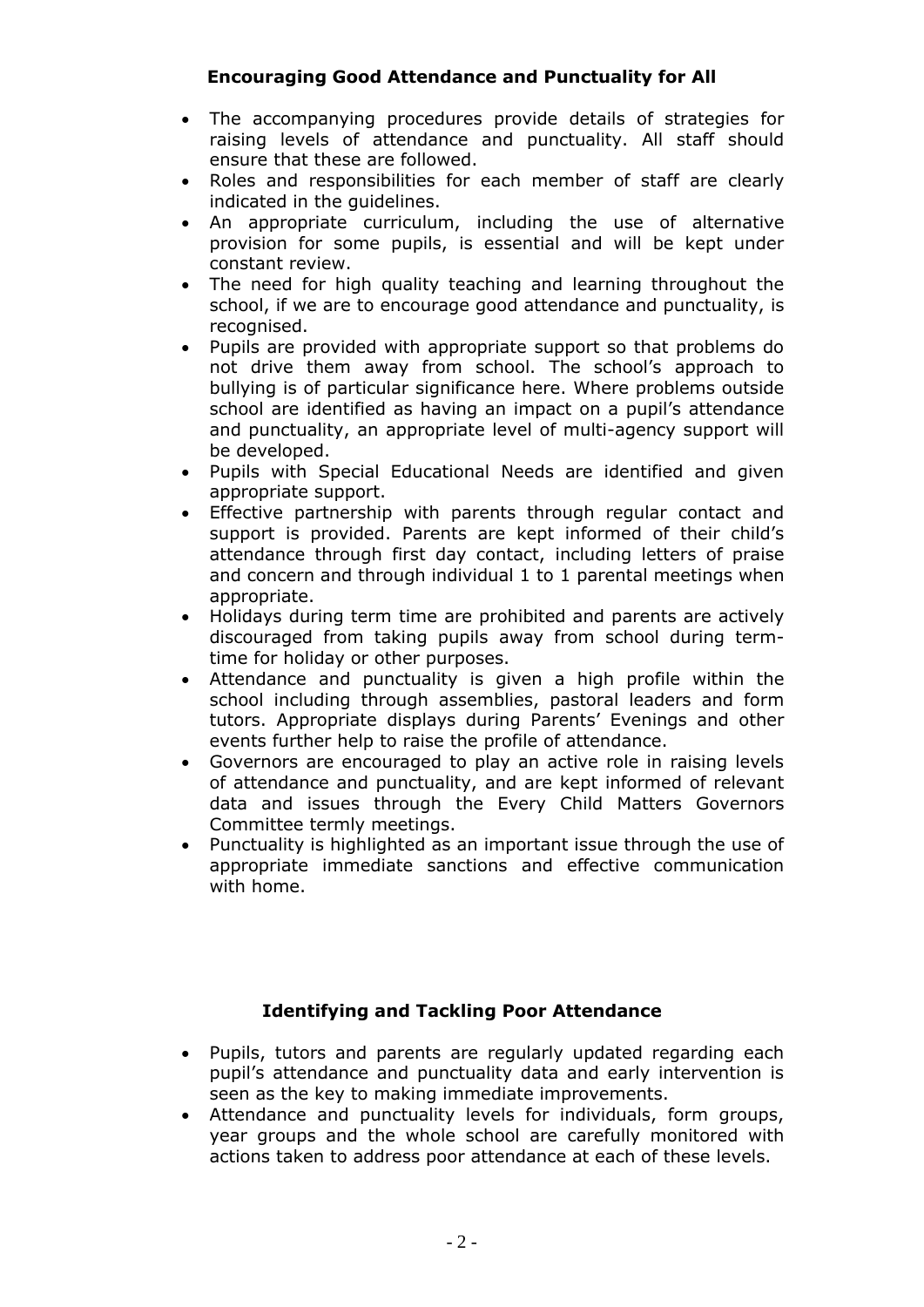- These levels are set as part of the Red, Yellow, Green, Blue System where pupils are identified as:
	- **Green** when their attendance is 96% and above
	- **Yellow** when attendance falls between 93% and 96%
	- **Red** when attendance falls between 90% and 93%
	- **Blue** when their attendance is below 90%

Such actions may vary from certificates of commendation to phone calls, pupil meetings, letters of concern, etc.

- **Pupils falling below 90% attendance are classed as PA (Persistently Absent) and every effort to prevent this is made. The school will instigate the relevant actions based on each individual pupil/family case. This may involve Penalty Notice fines or legal court proceedings.**
- Attendance panels, involving pastoral leaders, members of the school's Senior Leadership Team, governors and external agencies are used to encourage and support parents.
- Effective partnership with the Local Authority is central to improving attendance and close communication between external agencies and the school is carefully maintained.
- Attendance and punctuality levels of targeted groups of pupils, such as pupil premium, gender, English as an additional language (EAL), high, middle or low attaining pupils and those with Special Educational Needs are carefully monitored and action is taken to close the gap by addressing any significant differences.
- The school seeks to address patterns of non-attendance, for example at particular times in the week or from particular subjects.
- Long-term absentees are provided with appropriate support to enable them to make a positive return to school.
- Early identification of potential poor attendees is part of the school's primary liaison work during transition.

#### **Conclusion:**

A range of strategies and interventions are in place which are designed to tackle poor attendance and punctuality, but this is only a part of the school's approach to this issue. The provision of effective pastoral support and effective teaching and learning are recognised as having a direct impact upon attendance.

If all interventions fail to improve parental engagement and pupil attendance and punctuality, the school will exercise its responsibility to initiate legal proceedings including Penalty Notices (Fines) and court action.

#### **See: Appendix A – Red, Yellow, Green, Blue System**

#### **Attendance and Punctuality Policy Procedures**

#### **1. Roles and Responsibilities**

#### **1.1 Class teachers will ensure that:**

• All lesson SIMS registers are taken accurately by the teacher who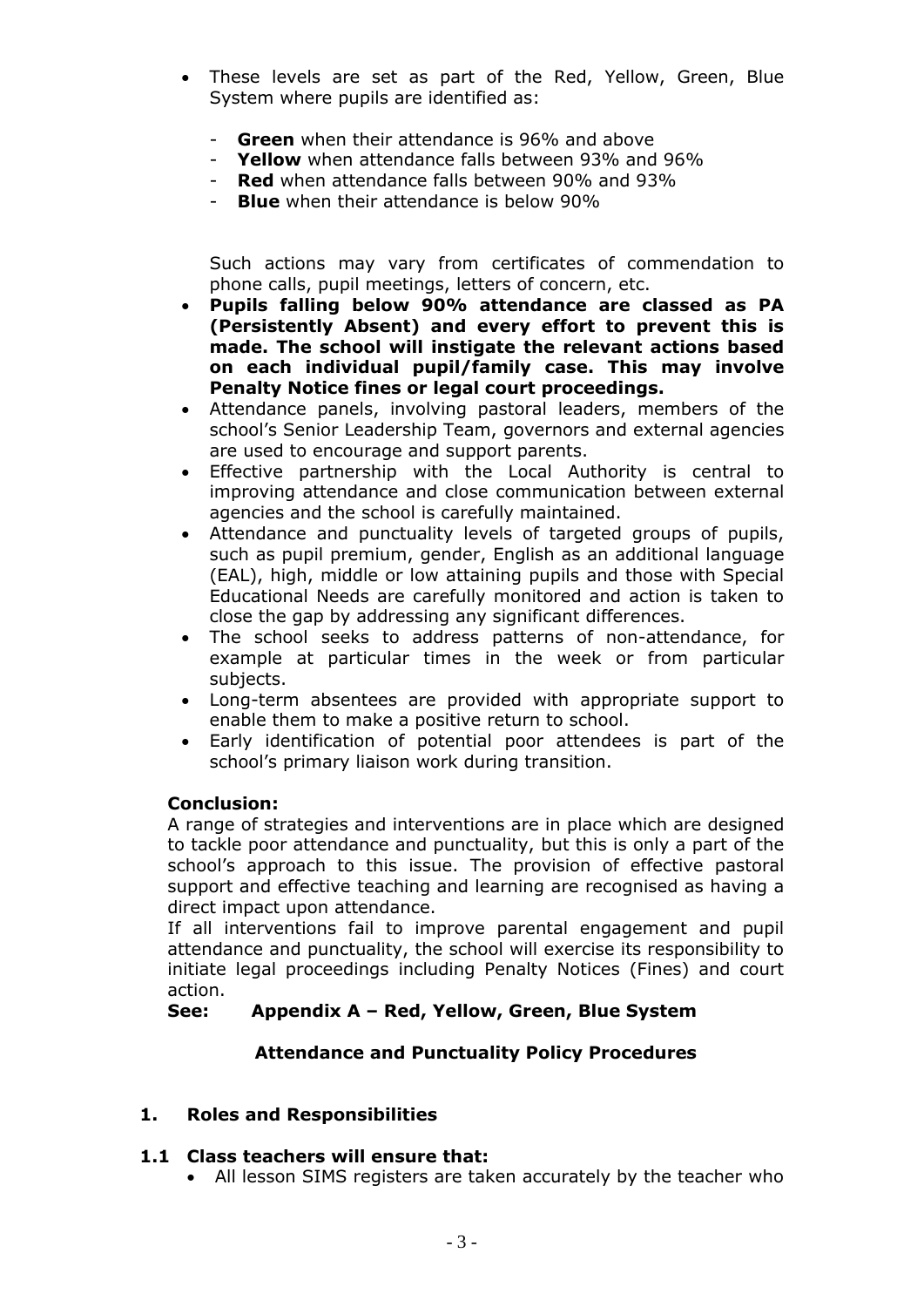must physically see the pupil in class. Missing pupils who have been marked present earlier in the day should be reported to the pastoral office immediately.

- SIMS registration of all pupils is completed accurately and ASAP. *If, in rare circumstances, the electronic register cannot be taken during the lesson, this must be done as soon as possible on paper.*
- Careful monitoring of the attendance and punctuality of individuals within a class takes place and they alert the Curriculum Leader and appropriate pastoral leaders where patterns of non-attendance or poor punctuality are detected.
- When a pupil is known to have truanted from the lesson, this is followed up with curriculum leader and pastoral leaders and by making sure they catch up the missed work in detention time with the subject teacher and/or the curriculum leader.
- On request appropriate work is set and marked for long-term absentees and those on long-term exclusions, so that return to school is made as easy as possible.
- Those who return from long-term absence are provided with appropriate support to enable them to access the learning within the lesson.
- Pupils are welcomed back from absence in a professional manner, avoiding reference to the absence in front of other pupils. Actively discourage any adverse comments about the absence from other pupils within the class.
- Period 1 and 4 register is completed accurately as close to the start of the lesson as possible (by 9.30 and 1.20 respectively).

## **1.2 The Form Tutor will ensure that:**

- Registers for morning sessions are accurately completed (pupils must be physically present in the class to be marked present) and maintained.
- Checks of the SIMS data for each day takes place to identify any internal truancy from lessons. Question the pupil and take action personally. Also, alert the pastoral office and pastoral leaders with any concerns.
- Good attendance and punctuality is encouraged through constant reinforcement of individual and class targets and through encouraging pupils to want to be the best individuals and form in the year group (updated data will be provided on a weekly basis by the pastoral leaders to compare with termly targets set by pupils with form tutors).
- Pupils should update their planner weekly with their previous week's attendance and punctuality summary.
- Pupils are welcomed back from absence in a professional manner, avoiding reference to the absence in front of other pupils. Actively discourage any adverse comments about the absence from other pupils within the class.
- Parents are informed when their child's attendance falls persistently below 95% or that there is a punctuality concern.

## **1.3 Pastoral leaders will ensure that:**

■ Careful monitoring of the attendance and punctuality of pupils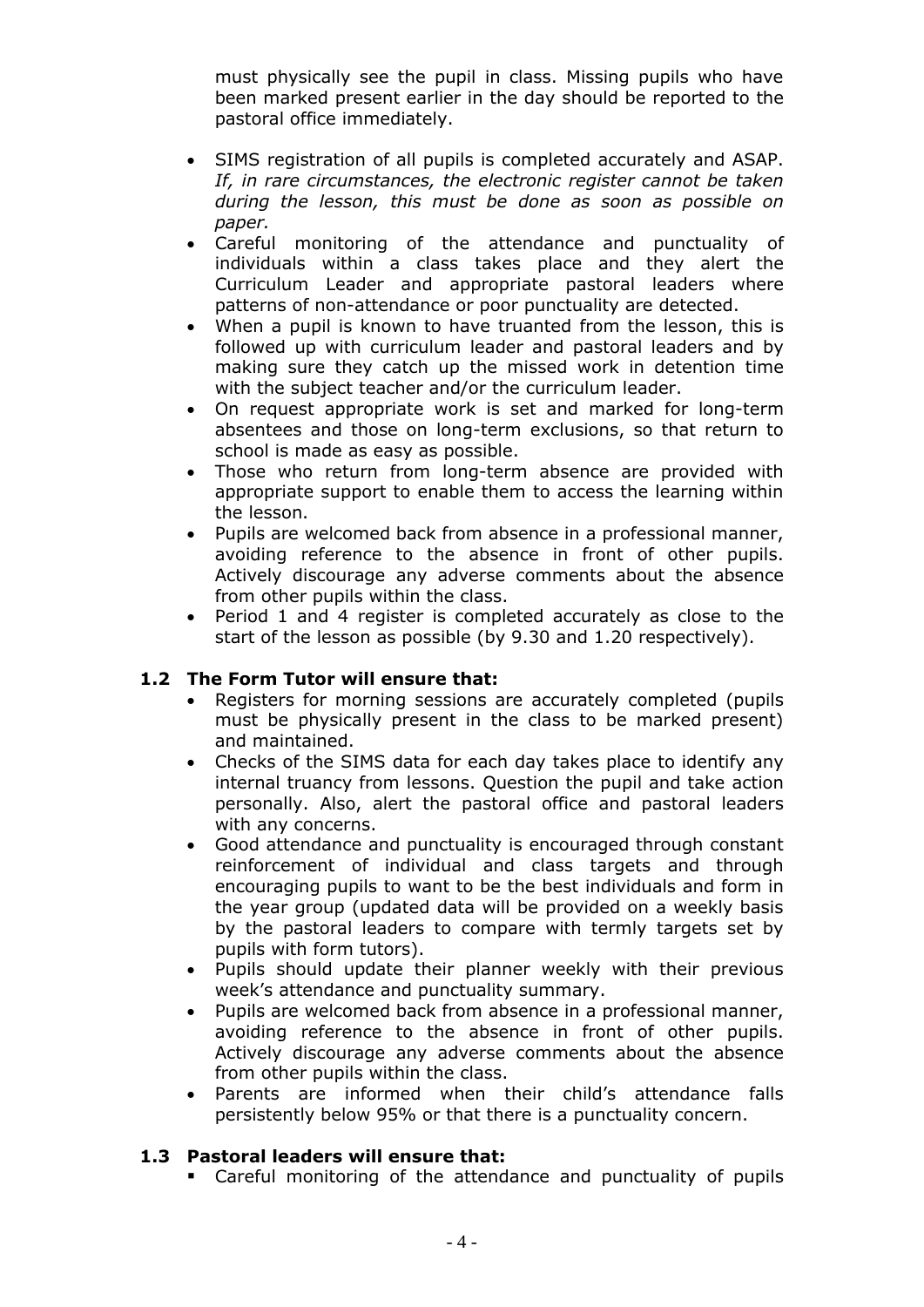within their year takes place. Where possible pupils are to attend regular lessons and sanctions are undertaken as much as possible during unstructured times.

- Form tutors are led and managed in their role and are supported and kept informed of actions taken in relation to particular pupils.
- Patterns of absence or lateness to school or certain lessons amongst pupils from particular individuals or groups should be acted upon.
- They oversee a target group of pupils agreed with the Assistant Pastoral Leader for their year group achieving a positive impact over time with its attendance and punctuality rates.
- They monitor closely deteriorating levels of attendance and punctuality, in particular those with attendance of 95% and below.
- **They liaise with parents and relevant staff.**
- Pupils with poor attendance and/or punctuality to school or certain lessons are receiving appropriate levels of support through both in school staff and where relevant external agencies.
- A positive attitude to school attendance and punctuality is fostered across the year group through assemblies, the year notice boards and constant reinforcement with pupils. Encourage a spirit of healthy competition between forms and individuals.
- Attendance and punctuality rates of forms within their year group are monitored, taking action alongside form tutors where particular forms are identified as having poor attendance or punctuality rates. The use of rewards and sanctions should be used to improve such concerns.
- Pastoral Leaders liaise with subject teachers to ensure that appropriate work is set for long-term absentees and those excluded from school.
- **EXEC** Identification of ways in which long-term absentees can be reintegrated effectively takes place.
- They liaise with parents on matters related to their child's attendance and punctuality.
- **EXE** Sanctions are implemented where there have been instances of truancy, whether from individual lessons or whole days.
- Following liaison with the assistant pastoral leader and senior pastoral staff correct action is taken when a decision is made to remove a pupil from roll.
- **Ensure that parents who wish to take students out of school** during term-time are contacted and the potential consequences explained.
- Any parental concerns are addressed immediately relating to attendance and punctuality (or any other matter) ensuring removing from school is a legitimate option e.g. change of address and is only as a last resort.

## **1.4 Assistant headteacher i/c Attendance will ensure that:**

- The Attendance and Punctuality Policy is updated and successfully implemented within the school.
- Successful liaison with pastoral leaders, assistant pastoral leaders and other staff to identify students for attendance panels.
- **The pastoral leaders are line managed and supported effectively.**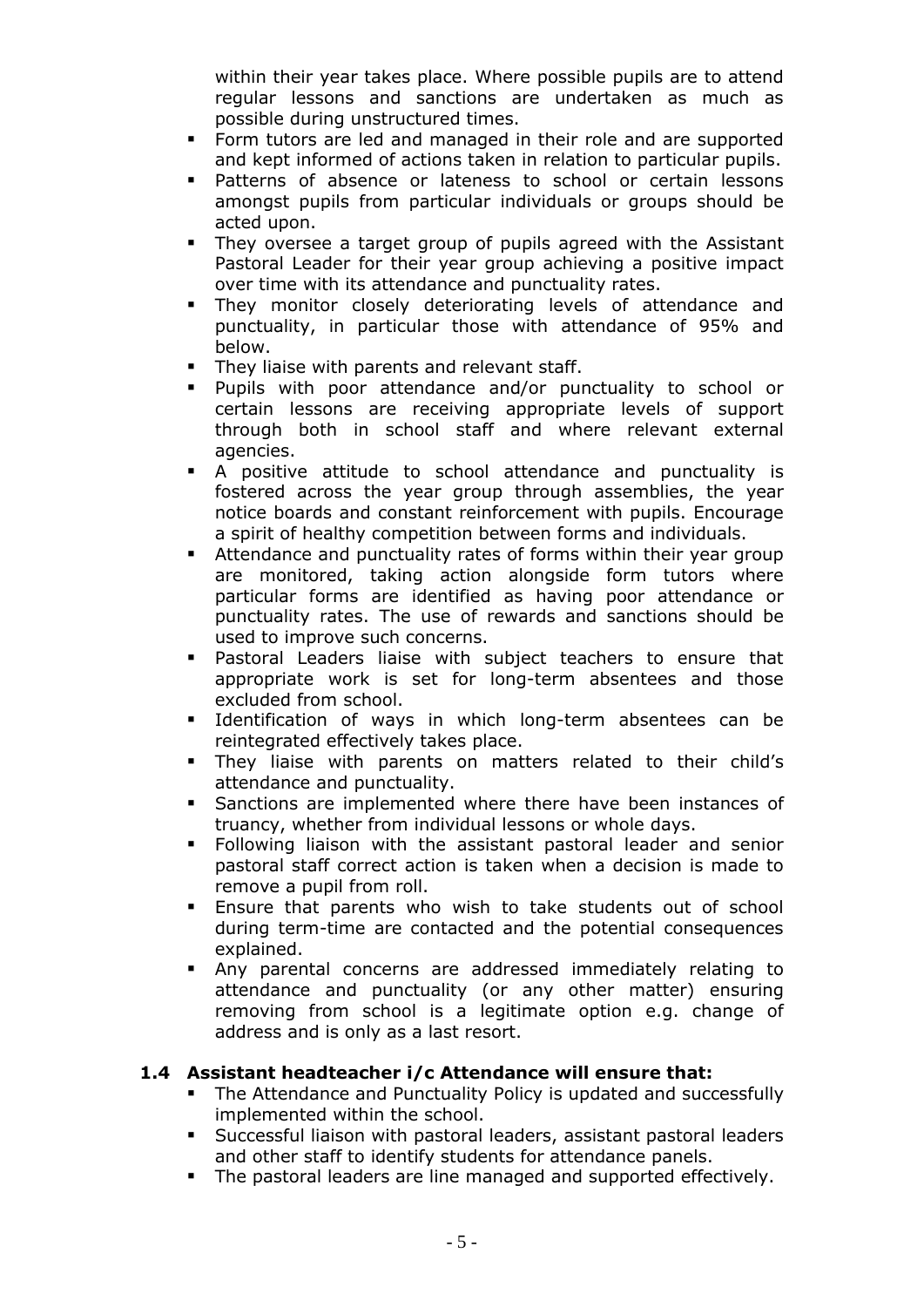- The use of attendance and punctuality data to analyse patterns of poor attendance and punctuality amongst particular year groups or other groups of pupils takes place and relevant actions to address any concerns are undertaken.
- The efficient running of the SIMS system and actions when registers are not being completed accurately take place.
- **•** The importance of good attendance and punctuality to school and lessons is regularly promoted through assemblies and other forums.
- When new admissions are decided upon any initial action to be taken to encourage good attendance and punctuality by liaising with relevant staff such as the assistant pastoral leader takes place.
- With the rest of SLT, pastoral leaders and assistant pastoral leader, parents are discouraged from taking pupils out of school during term-time.
- **The SENCO, Pastoral Leaders, assistant pastoral leader and other** staff, identify Year 6 pupils for targeted support on attendance at transition from primary school.
- Systems are in place and adhered to which maximise pupil attendance to school and lessons.
- **■** When pupils are legitimately not in lessons (alternative provision on or off-site) the systems, which include safeguarding are in place and adhered to, providing support and academic work to be completed outside of the classroom.

## **1.5 Assistant pastoral leader will ensure that:**

- **First day absence calls are made.**
- Instances of suspected whole-day or lesson truancy are investigated and appropriate action, including making contact with parents and informing the relevant pastoral leaders takes place.
- **EXECUTE:** Accurate records are kept regarding contact with home and actions taken, including recording attendance actions on CPOMs.
- **E** Attendance and punctuality data is collated, working with relevant pastoral leaders to identify pupils and families for support and close monitoring.
- Work with targeted pupils to improve attendance through parental contact (phone calls, texts, email and letters), attendance reports, short-term targets and rewards constantly takes place.
- Contact with parents of pupils with unsatisfactory attendance and punctuality is made to ensure improvements are achieved.
- **E** Home visits are carried out when necessary (all home visits should be risk assessed to decide whether the APL should be accompanied or whether the visit should take place or not).
- Regular contact with long-term absentees and liaison with pastoral leaders takes place to ensure that effective reintegration strategies are used, identifying "catch up" needs.
- Contact parents where absences have remained unexplained despite the interventions implemented takes place ('N' codes should be 0%)
- **■** With pastoral leaders and using attendance and punctuality data pupils are identified for referral to the Local Authority and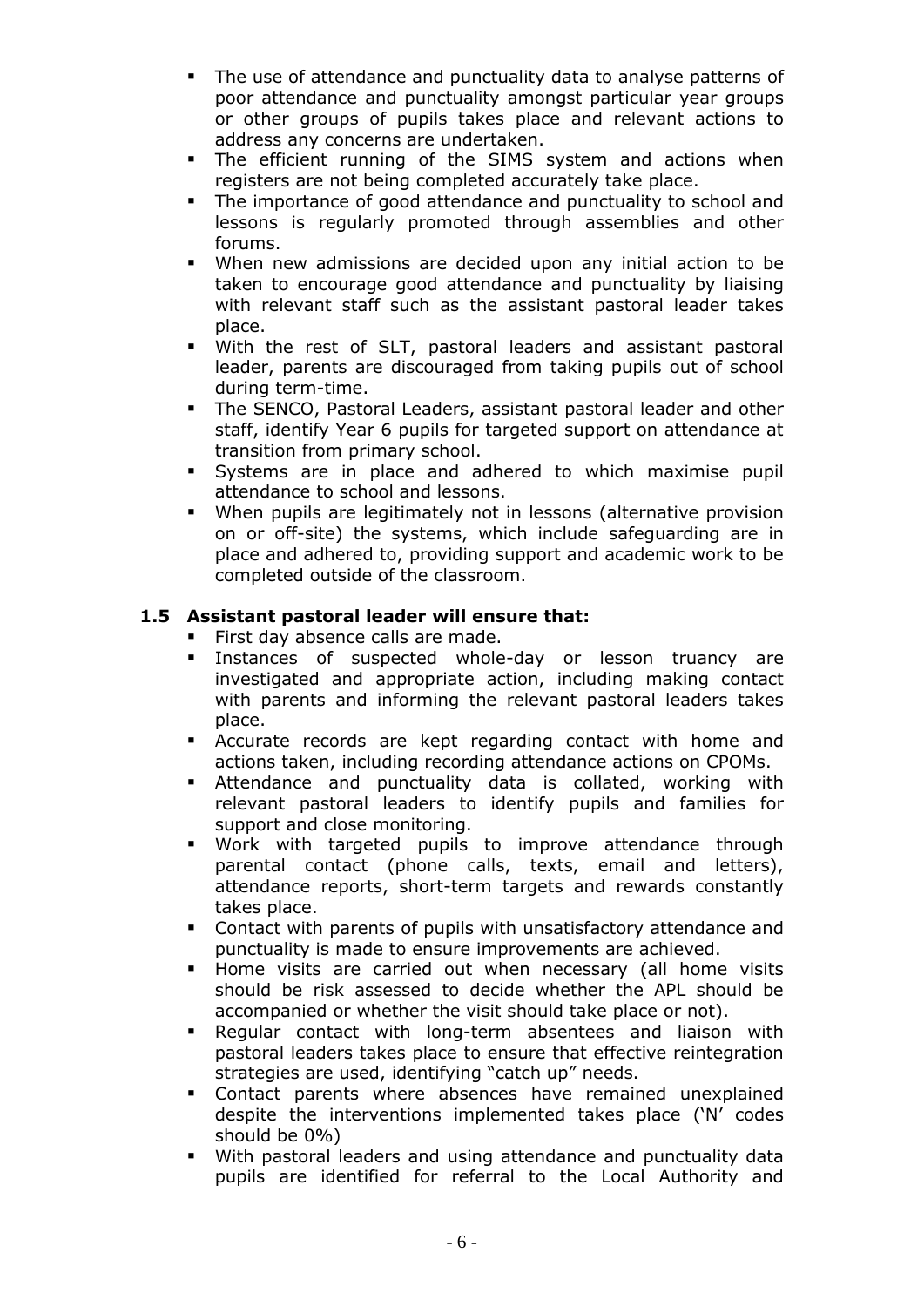relevant agencies for further action to take place.

- With pastoral leaders those pupils deemed as Persistent Absentees (below 90%) are supported, including a signed attendance contract, and regular contact with home takes place regarding concerns and support.
- Preparation for cases to be referred to the Local Authority, where fines or court action is required, takes place.
- **E** Accurate records regarding Penalty Notice fines and court action are kept.
- Work with pastoral leaders, often through the CAF process, to involve outside agencies with individuals and groups of pupils.
- **E.** Liaison with Children Missing in Education (CME) and Elective Home Education (EHE) services is undertaken when necessary.
- The school's official registers are in line with legal requirements and that any anomalies are reported to the AHT.
- **EXTER** First day contact via texting parents of absent pupils takes place from period 2 onwards.
- In cases where the school has concerns regarding the number of "illness", parents will be requested to provide medical evidence, such as doctor appointment cards, hospital letters or prescriptions (NB school cannot request letters from GPs). If no evidence is provided the absence will be recorded as unauthorised. Please note support can be offered via the school nurse.
- Official pupil roll is accurate and up to date. Any adding or removing pupils from roll is only done via the assistant headteacher.
- Provide names and data for rewards certificates to reprographics every half term.
- Generate relevant letters regarding attendance issues as and when required.

#### **1.6 Authorised and Unauthorised Absence**

Following contact from parents/carer by phone or letter the school may authorise the absence. Leave of absence may be granted only in exceptional circumstances and proof of reason may be sought. The minimal amount of time needed will be considered. The following may be authorised by the school:

- Close family member wedding
- Short term emergency
- Certain days of religious observation
- Bereavement
- Student illness or injury
- Dentist or doctor appoint (when an appointment out of school hours has been unable to be made)
- Hospital/medical treatment (when an appointment out of school hours has been unable to be made)
- Where possible the expectation is that parent /carer will give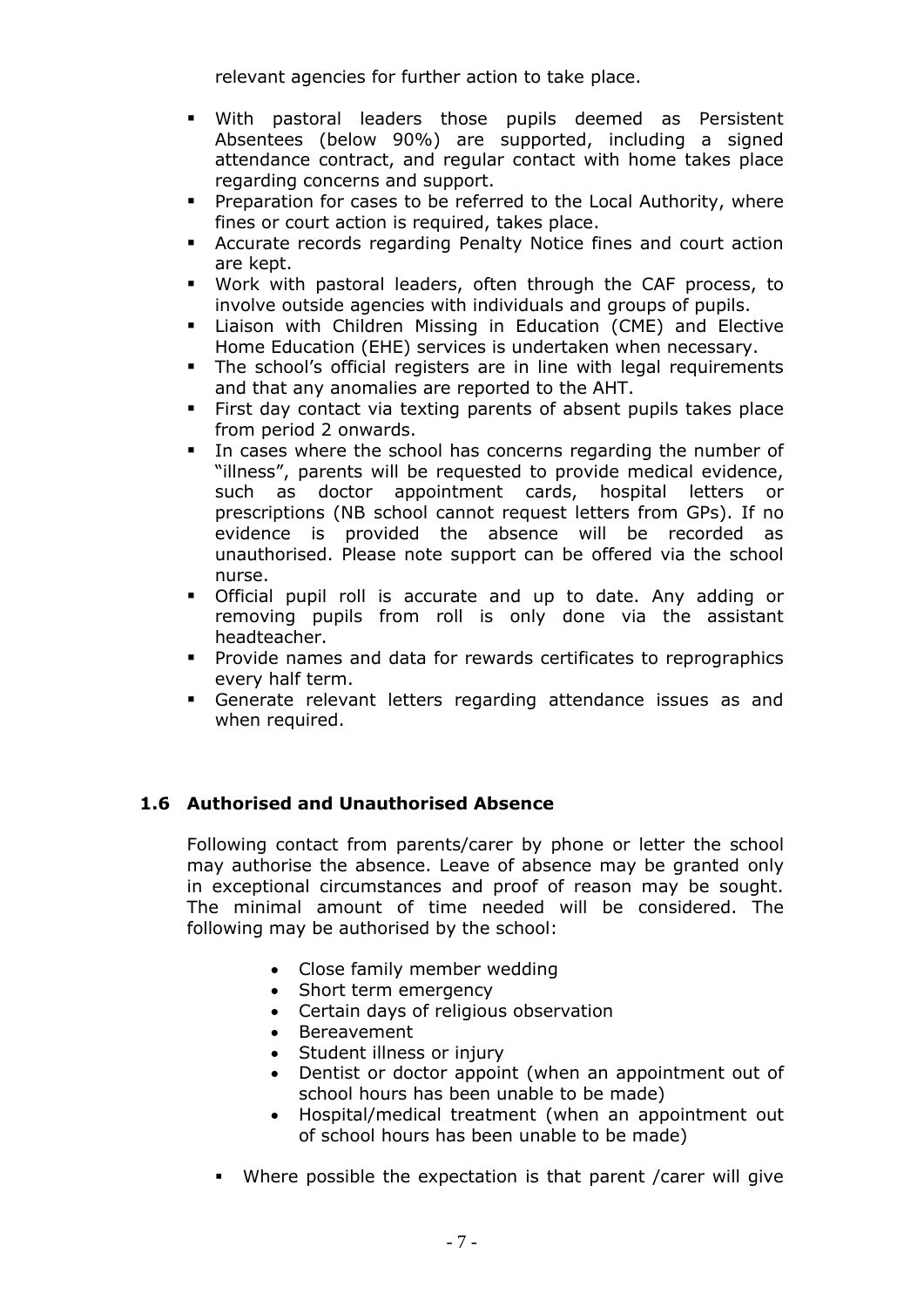advanced notice before the absence occurs. Where the school is not consulted and/or decides not to grant leave then unauthorised absence will be recorded and legal proceedings in most cases will result in fines or court proceedings.

- Requests for holiday leave will not be granted. Unauthorised absence will be recorded and legal proceedings in most cases will result in fines or court proceedings.
- Regular absences through illness will require medical proof (e.g. appointment card, prescriptions, consultant's letter)
- Parents will be required to attend an attendance panel meeting should their child's attendance hit triggers according to the table in Appendix B
- There is an expectation that all pupils should achieve attendance of 95% or above.

Reviewed by J Hill, Assistant Headteacher, August 2020

## **Appendix A**

## **Attendance and Punctuality**

## **Red, Yellow, Green, Blue system**

- GREEN Pupils achieving attendance 96% or above Recognition through the rewards system
- YELLOW Attendance between 93% and 96% Monitored via APL/PL
- RED Attendance between 90% and 93% Attendance Panel JHL/APL/ABY Monitored via APL/PL
- BLUE Attendance below 90%. Persist. Absence. Penalty Notice Procedures